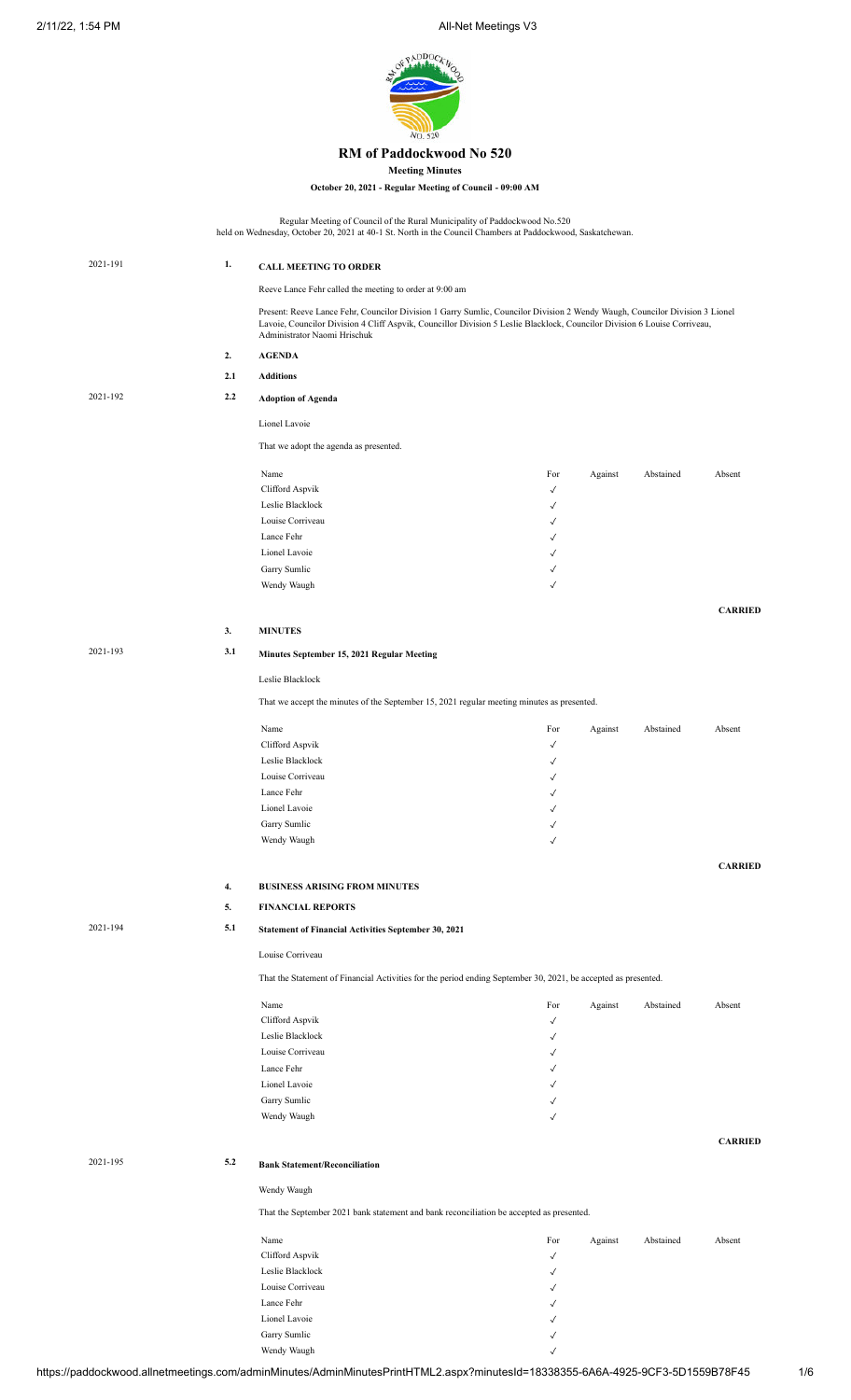|          |            |                                                                                                                                                                                                                                                                                                                                                                                                  |                      |                      |           | <b>CARRIED</b> |
|----------|------------|--------------------------------------------------------------------------------------------------------------------------------------------------------------------------------------------------------------------------------------------------------------------------------------------------------------------------------------------------------------------------------------------------|----------------------|----------------------|-----------|----------------|
|          | 6.         | <b>ACCOUNTS</b>                                                                                                                                                                                                                                                                                                                                                                                  |                      |                      |           |                |
| 2021-196 | 6.1        | <b>List of Accounts for Approval</b>                                                                                                                                                                                                                                                                                                                                                             |                      |                      |           |                |
|          |            | Leslie Blacklock                                                                                                                                                                                                                                                                                                                                                                                 |                      |                      |           |                |
|          |            | That the List of Accounts for Approval including cheques 8088 to 8137 and manual payments of 210196 to 210221 totaling \$119,955.73,<br>payroll deposits of \$48,586.19 and Loader loan #33 of \$4,605.00; Skidsteer loan #25 of \$1,755.00; CAT 2020 grader loan #20 of<br>\$10,042.00; Western Star loan #19 of \$1,754.00 and Gravel Crushing loan #18 of \$2,894.92 be accepted for payment. |                      |                      |           |                |
|          |            | Name                                                                                                                                                                                                                                                                                                                                                                                             | For                  | Against              | Abstained | Absent         |
|          |            | Clifford Aspvik                                                                                                                                                                                                                                                                                                                                                                                  | $\checkmark$         |                      |           |                |
|          |            | Leslie Blacklock                                                                                                                                                                                                                                                                                                                                                                                 | ✓                    |                      |           |                |
|          |            | Louise Corriveau                                                                                                                                                                                                                                                                                                                                                                                 | √                    |                      |           |                |
|          |            | Lance Fehr                                                                                                                                                                                                                                                                                                                                                                                       | √                    |                      |           |                |
|          |            | Lionel Lavoie                                                                                                                                                                                                                                                                                                                                                                                    | $\checkmark$         |                      |           |                |
|          |            | Garry Sumlic<br>Wendy Waugh                                                                                                                                                                                                                                                                                                                                                                      | √<br>√               |                      |           |                |
|          |            |                                                                                                                                                                                                                                                                                                                                                                                                  |                      |                      |           | <b>CARRIED</b> |
| 2021-197 | 6.2        | <b>Councillor Remuneration</b>                                                                                                                                                                                                                                                                                                                                                                   |                      |                      |           |                |
|          |            | Lionel Lavoie                                                                                                                                                                                                                                                                                                                                                                                    |                      |                      |           |                |
|          |            | That we approve the following remuneration as listed:                                                                                                                                                                                                                                                                                                                                            |                      |                      |           |                |
|          |            | <b>Division One - Garry Sumlic</b><br><b>OCTOBER</b> meetings                                                                                                                                                                                                                                                                                                                                    | \$450.00             |                      |           |                |
|          |            | OCTOBER reimbursement/mileage                                                                                                                                                                                                                                                                                                                                                                    | \$150.00             | \$600.00             |           |                |
|          |            |                                                                                                                                                                                                                                                                                                                                                                                                  |                      | \$600.00             |           |                |
|          |            | Division Two - Wendy Waugh<br><b>OCTOBER</b> meetings                                                                                                                                                                                                                                                                                                                                            | \$450.00             |                      |           |                |
|          |            | OCTOBER reimbursement/mileage                                                                                                                                                                                                                                                                                                                                                                    | \$150.00             | \$600.00             |           |                |
|          |            |                                                                                                                                                                                                                                                                                                                                                                                                  |                      | \$600.00             |           |                |
|          |            | Division Three - Lionel Lavoie                                                                                                                                                                                                                                                                                                                                                                   |                      |                      |           |                |
|          |            | <b>OCTOBER</b> meetings<br>OCTOBER reimbursement/mileage                                                                                                                                                                                                                                                                                                                                         | \$450.00<br>\$150.00 | \$600.00             |           |                |
|          |            |                                                                                                                                                                                                                                                                                                                                                                                                  |                      | \$600.00             |           |                |
|          |            | <b>Division Four - Cliff Aspvik</b>                                                                                                                                                                                                                                                                                                                                                              |                      |                      |           |                |
|          |            | <b>OCTOBER</b> meetings                                                                                                                                                                                                                                                                                                                                                                          | \$450.00<br>\$150.00 | \$600.00             |           |                |
|          |            | OCTOBER reimbursement/mileage<br>Health & Dental repayment                                                                                                                                                                                                                                                                                                                                       |                      | (96.00)<br>\$504.00  |           |                |
|          |            | <b>Division Five - Leslie Blacklock</b>                                                                                                                                                                                                                                                                                                                                                          |                      |                      |           |                |
|          |            | <b>OCTOBER</b> meetings                                                                                                                                                                                                                                                                                                                                                                          | \$450.00             |                      |           |                |
|          |            | OCTOBER reimbursement/mileage                                                                                                                                                                                                                                                                                                                                                                    | \$150.00             | \$600.00<br>\$600.00 |           |                |
|          |            | Division Six - Louise Corriveau                                                                                                                                                                                                                                                                                                                                                                  |                      |                      |           |                |
|          |            | <b>OCTOBER</b> meetings<br>OCTOBER reimbursement/mileage                                                                                                                                                                                                                                                                                                                                         | \$450.00<br>\$150.00 | \$600.00             |           |                |
|          |            | Health & Dental repayment                                                                                                                                                                                                                                                                                                                                                                        |                      | (79.00)<br>\$521.00  |           |                |
|          |            | Reeve-Lance Fehr                                                                                                                                                                                                                                                                                                                                                                                 |                      |                      |           |                |
|          |            | <b>OCTOBER</b> meetings                                                                                                                                                                                                                                                                                                                                                                          | \$585.00             |                      |           |                |
|          |            | OCTOBER reimbursement/mileage<br>Health & Dental repayment                                                                                                                                                                                                                                                                                                                                       | \$150.00             | \$735.00<br>(115.00) |           |                |
|          |            |                                                                                                                                                                                                                                                                                                                                                                                                  |                      | \$620.00             |           |                |
|          |            | Name                                                                                                                                                                                                                                                                                                                                                                                             | For                  | Against              | Abstained | Absent         |
|          |            | Clifford Aspvik                                                                                                                                                                                                                                                                                                                                                                                  | $\checkmark$         |                      |           |                |
|          |            | Leslie Blacklock<br>Louise Corriveau                                                                                                                                                                                                                                                                                                                                                             | ✓                    |                      |           |                |
|          |            | Lance Fehr                                                                                                                                                                                                                                                                                                                                                                                       | √<br>√               |                      |           |                |
|          |            | Lionel Lavoie                                                                                                                                                                                                                                                                                                                                                                                    | √                    |                      |           |                |
|          |            | Garry Sumlic                                                                                                                                                                                                                                                                                                                                                                                     | √                    |                      |           |                |
|          |            | Wendy Waugh                                                                                                                                                                                                                                                                                                                                                                                      | √                    |                      |           |                |
|          | 7.         | <b>ADMINISTRATION REPORT</b>                                                                                                                                                                                                                                                                                                                                                                     |                      |                      |           |                |
|          | 7.1        | Naomi Hrischuk - Administrator                                                                                                                                                                                                                                                                                                                                                                   |                      |                      |           |                |
|          | 7.1.1      | <b>SARM Convention update</b>                                                                                                                                                                                                                                                                                                                                                                    |                      |                      |           |                |
|          | 8.         | PLANNING AND DEVELOPMENT                                                                                                                                                                                                                                                                                                                                                                         |                      |                      |           |                |
|          | 8.1<br>8.2 | Appeal                                                                                                                                                                                                                                                                                                                                                                                           |                      |                      |           |                |
|          | 8.3        | <b>Demolition/Moving Permits</b><br><b>Building Permits</b>                                                                                                                                                                                                                                                                                                                                      |                      |                      |           |                |
|          | 8.4        | <b>Building Permits Extensions</b>                                                                                                                                                                                                                                                                                                                                                               |                      |                      |           |                |
|          | 8.5        | <b>Sub. Application Updates</b>                                                                                                                                                                                                                                                                                                                                                                  |                      |                      |           |                |
| 2021-197 | 8.6        | <b>Approach Applications</b>                                                                                                                                                                                                                                                                                                                                                                     |                      |                      |           |                |
|          |            | Clifford Aspvik                                                                                                                                                                                                                                                                                                                                                                                  |                      |                      |           |                |
|          |            | That we approve the following approach application subject to Foreman recommendations: SE 32 52 25 W2, SW 29 52 25 W2                                                                                                                                                                                                                                                                            |                      |                      |           |                |

https://paddockwood.allnetmeetings.com/adminMinutes/AdminMinutesPrintHTML2.aspx?minutesId=18338355-6A6A-4925-9CF3-5D1559B78F45 2/6

Name For Against Abstained Absent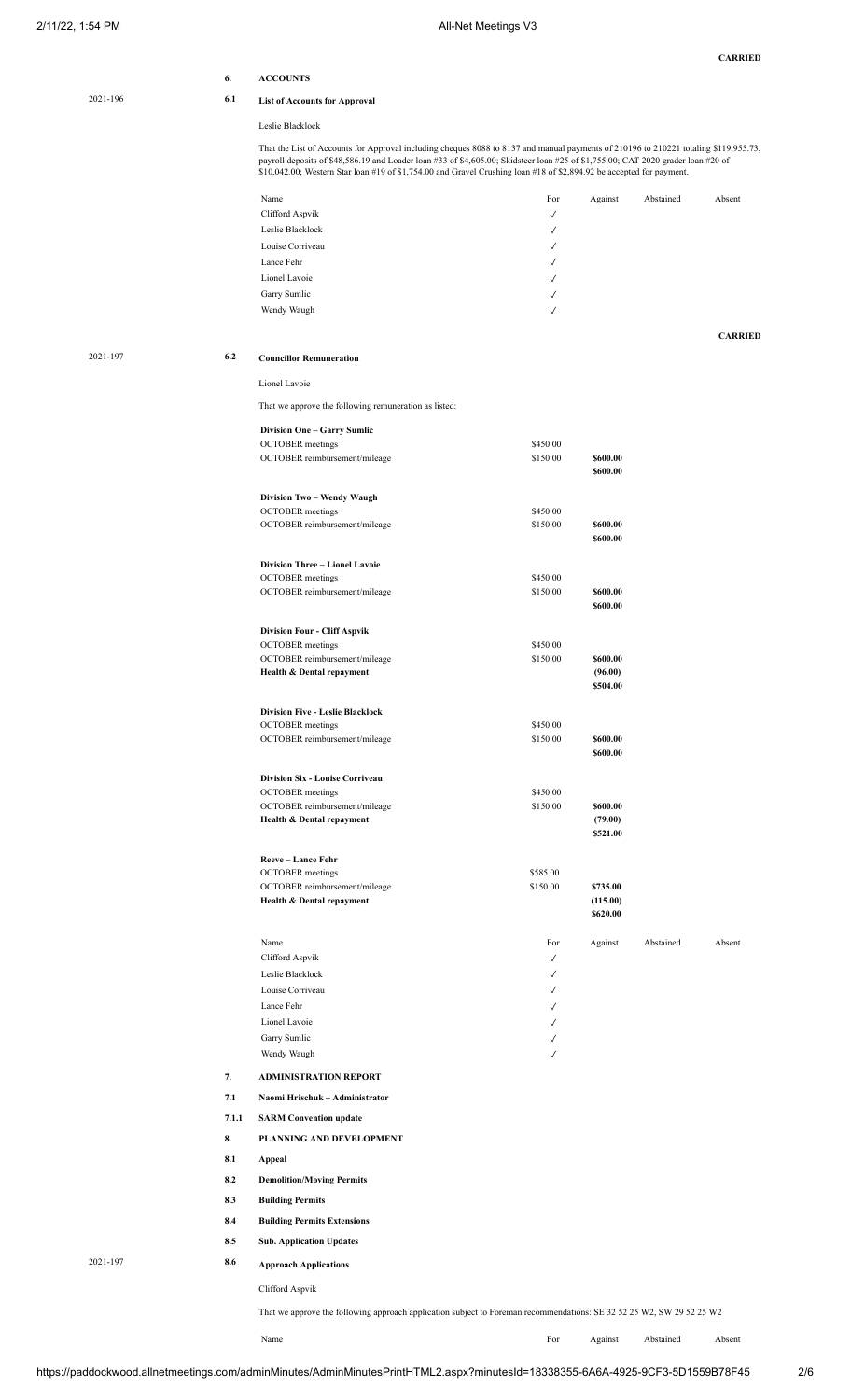| 2/11/22, 1:54 PM |          |       | All-Net Meetings V3                                                   |                   |         |           |                |
|------------------|----------|-------|-----------------------------------------------------------------------|-------------------|---------|-----------|----------------|
|                  |          |       | Clifford Aspvik                                                       | $\checkmark$      |         |           |                |
|                  |          |       | Leslie Blacklock                                                      | √                 |         |           |                |
|                  |          |       | Louise Corriveau<br>Lance Fehr                                        | √<br>√            |         |           |                |
|                  |          |       | Lionel Lavoie                                                         | √                 |         |           |                |
|                  |          |       | Garry Sumlic                                                          | $\checkmark$      |         |           |                |
|                  |          |       | Wendy Waugh                                                           | $\checkmark$      |         |           |                |
|                  |          | 8.6.1 |                                                                       |                   |         |           | <b>CARRIED</b> |
|                  |          | 8.7   | NE 1/2 SE 32 52 25 W2                                                 |                   |         |           |                |
|                  |          |       | <b>New Subdivision Applications</b>                                   |                   |         |           |                |
|                  |          | 8.7.1 | NE 21 52 236 W2-Romaniuk                                              |                   |         |           |                |
|                  |          | 8.8   | Consolidation                                                         |                   |         |           |                |
|                  |          | 8.9   | <b>Sub. Comments - Zoning Bylaw Discussion</b>                        |                   |         |           |                |
|                  |          | 8.10  | <b>Service Agreements</b>                                             |                   |         |           |                |
|                  |          | 9.    | <b>COMMITTEE REPORTS</b>                                              |                   |         |           |                |
|                  |          | 9.1   | <b>School Building</b>                                                |                   |         |           |                |
|                  |          | 9.2   | <b>Roads/Equipment Committee</b>                                      |                   |         |           |                |
|                  | 2021-198 | 9.2.1 | <b>Excavator rental</b>                                               |                   |         |           |                |
|                  |          |       | Lionel Lavoie                                                         |                   |         |           |                |
|                  |          |       | That we approve the rental of an excavator from B and B Construction. |                   |         |           |                |
|                  |          |       | Name                                                                  | For               | Against | Abstained | Absent         |
|                  |          |       | Clifford Aspvik                                                       | √                 |         |           |                |
|                  |          |       | Leslie Blacklock<br>Louise Corriveau                                  | √<br>√            |         |           |                |
|                  |          |       | Lance Fehr                                                            | √                 |         |           |                |
|                  |          |       | Lionel Lavoie                                                         | ✓                 |         |           |                |
|                  |          |       | Garry Sumlic                                                          | √                 |         |           |                |
|                  |          |       | Wendy Waugh                                                           | $\checkmark$      |         |           |                |
|                  |          |       |                                                                       |                   |         |           | <b>CARRIED</b> |
|                  |          | 9.3   | Labour, Policy and OH&S                                               |                   |         |           |                |
|                  | 2021-199 | 9.3.1 | <b>Transfer Station Operations Plan</b>                               |                   |         |           |                |
|                  |          |       | Garry Sumlic                                                          |                   |         |           |                |
|                  |          |       | That we approve the Transfer Station Operations Plan.                 |                   |         |           |                |
|                  |          |       | Name                                                                  | For               | Against | Abstained | Absent         |
|                  |          |       | Clifford Aspvik                                                       | ✓                 |         |           |                |
|                  |          |       | Leslie Blacklock<br>Louise Corriveau                                  | √<br>√            |         |           |                |
|                  |          |       | Lance Fehr                                                            | √                 |         |           |                |
|                  |          |       | Lionel Lavoie                                                         | √                 |         |           |                |
|                  |          |       | Garry Sumlic                                                          | √                 |         |           |                |
|                  |          |       | Wendy Waugh                                                           | $\checkmark$      |         |           |                |
|                  |          |       |                                                                       |                   |         |           | <b>CARRIED</b> |
|                  | 2021-200 | 9.3.2 | <b>Transfer Station Emergency Response Plan</b>                       |                   |         |           |                |
|                  |          |       | Garry Sumlic                                                          |                   |         |           |                |
|                  |          |       | That we approve the Transfer Station Emergency Response Plan.         |                   |         |           |                |
|                  |          |       | Name                                                                  | For               | Against | Abstained | Absent         |
|                  |          |       | Clifford Aspvik<br>Leslie Blacklock                                   | ✓                 |         |           |                |
|                  |          |       | Louise Corriveau                                                      | √<br>✓            |         |           |                |
|                  |          |       | Lance Fehr                                                            | √                 |         |           |                |
|                  |          |       | Lionel Lavoie                                                         | √                 |         |           |                |
|                  |          |       | Garry Sumlic<br>Wendy Waugh                                           | √<br>$\checkmark$ |         |           |                |
|                  | 2021-201 | 9.3.3 | <b>Seasonal Lay Off</b>                                               |                   |         |           |                |
|                  |          |       | Louise Corriveau                                                      |                   |         |           |                |
|                  |          |       | That we give notice for Seasonal layoffs for November 12th, 2021.     |                   |         |           |                |
|                  |          |       |                                                                       |                   |         |           |                |
|                  |          |       | Name<br>Clifford Aspvik                                               | For<br>√          | Against | Abstained | Absent         |
|                  |          |       | Leslie Blacklock                                                      | √                 |         |           |                |
|                  |          |       | Louise Corriveau                                                      | ✓                 |         |           |                |
|                  |          |       | Lance Fehr                                                            | √                 |         |           |                |
|                  |          |       | Lionel Lavoie<br>Garry Sumlic                                         | √<br>√            |         |           |                |
|                  |          |       | Wendy Waugh                                                           | $\checkmark$      |         |           |                |
|                  |          |       |                                                                       |                   |         |           | <b>CARRIED</b> |
|                  |          | 9.4   | <b>Finance Committee</b>                                              |                   |         |           |                |

https://paddockwood.allnetmeetings.com/adminMinutes/AdminMinutesPrintHTML2.aspx?minutesId=18338355-6A6A-4925-9CF3-5D1559B78F45 3/6

**9.5 Wapiti Regional Library**

**9.6 NCLPDC**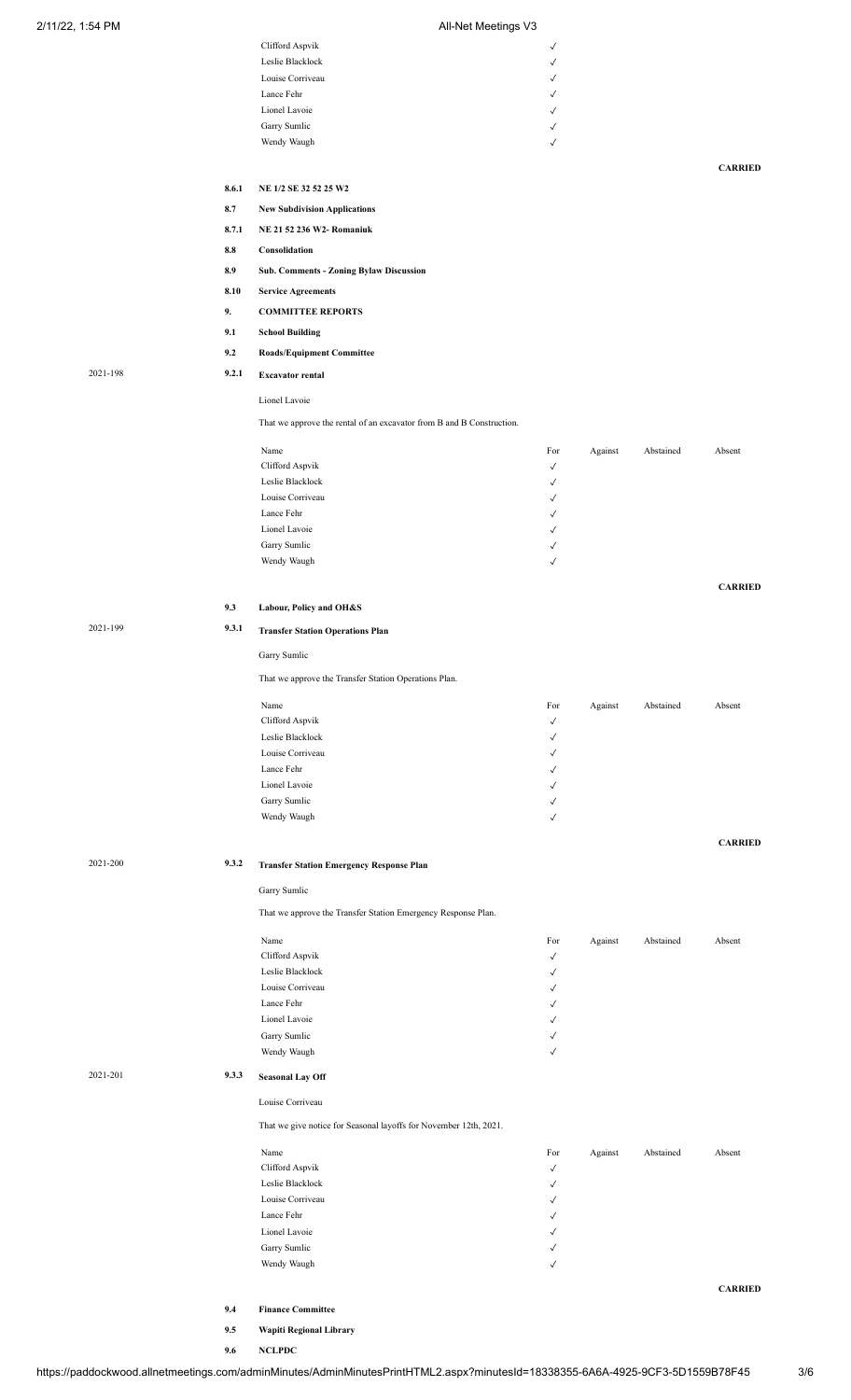|          | 9.7    | <b>CPL Recreation</b>                                                                                                                                     |                              |         |           |                |
|----------|--------|-----------------------------------------------------------------------------------------------------------------------------------------------------------|------------------------------|---------|-----------|----------------|
|          |        |                                                                                                                                                           |                              |         |           |                |
|          | 9.8    | <b>Diamond Meeting</b>                                                                                                                                    |                              |         |           |                |
|          | 10.    | <b>APPOINTMENTS</b>                                                                                                                                       |                              |         |           |                |
|          | 11.    | <b>TAXATION</b>                                                                                                                                           |                              |         |           |                |
|          | 12.    | NEW BUSINESS - ACTION/MOTION ITEMS                                                                                                                        |                              |         |           |                |
|          |        |                                                                                                                                                           |                              |         |           |                |
|          | 12.1   | <b>Public Disclosure Statements</b>                                                                                                                       |                              |         |           |                |
| 2021-202 | 12.2   | Northside culvert                                                                                                                                         |                              |         |           |                |
|          |        | Clifford Aspvik                                                                                                                                           |                              |         |           |                |
|          |        |                                                                                                                                                           |                              |         |           |                |
|          |        | That the RM install and pay freight for a culvert on NE 21 52 26 W2 in the Hamlet of Northside with the Hamlet being responsible for<br>the culvert cost. |                              |         |           |                |
|          |        |                                                                                                                                                           |                              |         |           |                |
|          |        | Name                                                                                                                                                      | For                          | Against | Abstained | Absent         |
|          |        | Clifford Aspvik                                                                                                                                           | $\checkmark$                 |         |           |                |
|          |        | Leslie Blacklock                                                                                                                                          | $\checkmark$                 |         |           |                |
|          |        | Louise Corriveau                                                                                                                                          | √                            |         |           |                |
|          |        | Lance Fehr                                                                                                                                                | $\checkmark$                 |         |           |                |
|          |        | Lionel Lavoie                                                                                                                                             | ✓                            |         |           |                |
|          |        | Garry Sumlic                                                                                                                                              | √                            |         |           |                |
|          |        | Wendy Waugh                                                                                                                                               | $\checkmark$                 |         |           |                |
|          |        |                                                                                                                                                           |                              |         |           | <b>CARRIED</b> |
| 2021-203 | 12.3   | <b>Snowmobile Club Land Access Agreement</b>                                                                                                              |                              |         |           |                |
|          |        |                                                                                                                                                           |                              |         |           |                |
|          |        | Lionel Lavoie                                                                                                                                             |                              |         |           |                |
|          |        | That we sign the agreement with the Lakeland Snowmobile Club Inc. for snowmobile trail usage on RM right of way.                                          |                              |         |           |                |
|          |        |                                                                                                                                                           |                              |         |           |                |
|          |        | Name                                                                                                                                                      | For                          | Against | Abstained | Absent         |
|          |        | Clifford Aspvik                                                                                                                                           | $\checkmark$                 |         |           |                |
|          |        | Leslie Blacklock                                                                                                                                          | $\checkmark$                 |         |           |                |
|          |        | Louise Corriveau                                                                                                                                          | $\checkmark$                 |         |           |                |
|          |        | Lance Fehr                                                                                                                                                | $\checkmark$                 |         |           |                |
|          |        | Lionel Lavoie                                                                                                                                             | √                            |         |           |                |
|          |        | Garry Sumlic<br>Wendy Waugh                                                                                                                               | $\checkmark$<br>$\checkmark$ |         |           |                |
|          |        |                                                                                                                                                           |                              |         |           |                |
|          |        |                                                                                                                                                           |                              |         |           | <b>CARRIED</b> |
|          | 13.    | <b>BYLAWS</b>                                                                                                                                             |                              |         |           |                |
| 2021-204 | 13.1   |                                                                                                                                                           |                              |         |           |                |
|          |        | <b>Administration Bylaw 02-2021 Second Reading</b>                                                                                                        |                              |         |           |                |
|          |        | Clifford Aspvik                                                                                                                                           |                              |         |           |                |
|          |        | That we read for the second time Bylaw 2-2021 Aministration Bylaw.                                                                                        |                              |         |           |                |
|          |        |                                                                                                                                                           |                              |         |           |                |
|          |        | Name                                                                                                                                                      | For                          | Against | Abstained | Absent         |
|          |        | Clifford Aspvik                                                                                                                                           | $\checkmark$                 |         |           |                |
|          |        | Leslie Blacklock                                                                                                                                          | $\checkmark$                 |         |           |                |
|          |        | Louise Corriveau                                                                                                                                          | $\checkmark$                 |         |           |                |
|          |        | Lance Fehr                                                                                                                                                | ✓                            |         |           |                |
|          |        | Lionel Lavoie                                                                                                                                             | ✓                            |         |           |                |
|          |        | Garry Sumlic                                                                                                                                              | ✓                            |         |           |                |
|          |        | Wendy Waugh                                                                                                                                               | $\checkmark$                 |         |           |                |
|          |        |                                                                                                                                                           |                              |         |           | <b>CARRIED</b> |
|          | 13.2   | <b>Delegations</b>                                                                                                                                        |                              |         |           |                |
|          |        |                                                                                                                                                           |                              |         |           |                |
| 2021-205 | 13.2.1 | 1:00 pm Public Hearing Bylaws 6/2021 and 7/2021                                                                                                           |                              |         |           |                |
|          |        | Leslie Blacklock                                                                                                                                          |                              |         |           |                |
|          |        |                                                                                                                                                           |                              |         |           |                |
|          |        | That we enter a public hearing session for Bylaw 6/2021 and Bylaw 7/2021.                                                                                 |                              |         |           |                |
|          |        | Name                                                                                                                                                      | For                          | Against | Abstained | Absent         |
|          |        | Clifford Aspvik                                                                                                                                           | $\checkmark$                 |         |           |                |
|          |        | Leslie Blacklock                                                                                                                                          | ✓                            |         |           |                |
|          |        | Louise Corriveau                                                                                                                                          | √                            |         |           |                |
|          |        | Lance Fehr                                                                                                                                                | √                            |         |           |                |
|          |        | Lionel Lavoie                                                                                                                                             | ✓                            |         |           |                |
|          |        | Garry Sumlic                                                                                                                                              | √                            |         |           |                |
|          |        | Wendy Waugh                                                                                                                                               | $\checkmark$                 |         |           |                |
|          |        |                                                                                                                                                           |                              |         |           | <b>CARRIED</b> |
| 2021-206 | 13.2.2 |                                                                                                                                                           |                              |         |           |                |
|          |        | Public Hearing - end session                                                                                                                              |                              |         |           |                |
|          |        | Leslie Blacklock                                                                                                                                          |                              |         |           |                |
|          |        | That we close the public hearing for Bylaws 6/2021 and 7/2021.                                                                                            |                              |         |           |                |
|          |        |                                                                                                                                                           |                              |         |           |                |
|          |        | Name                                                                                                                                                      | For                          | Against | Abstained | Absent         |
|          |        | Clifford Aspvik                                                                                                                                           | $\checkmark$                 |         |           |                |
|          |        | Leslie Blacklock                                                                                                                                          | $\checkmark$                 |         |           |                |
|          |        | Louise Corriveau                                                                                                                                          | $\checkmark$                 |         |           |                |
|          |        | Lance Fehr                                                                                                                                                | √                            |         |           |                |
|          |        | Lionel Lavoie                                                                                                                                             | ✓                            |         |           |                |

Garry Sumlic  $\checkmark$ 

Wendy Waugh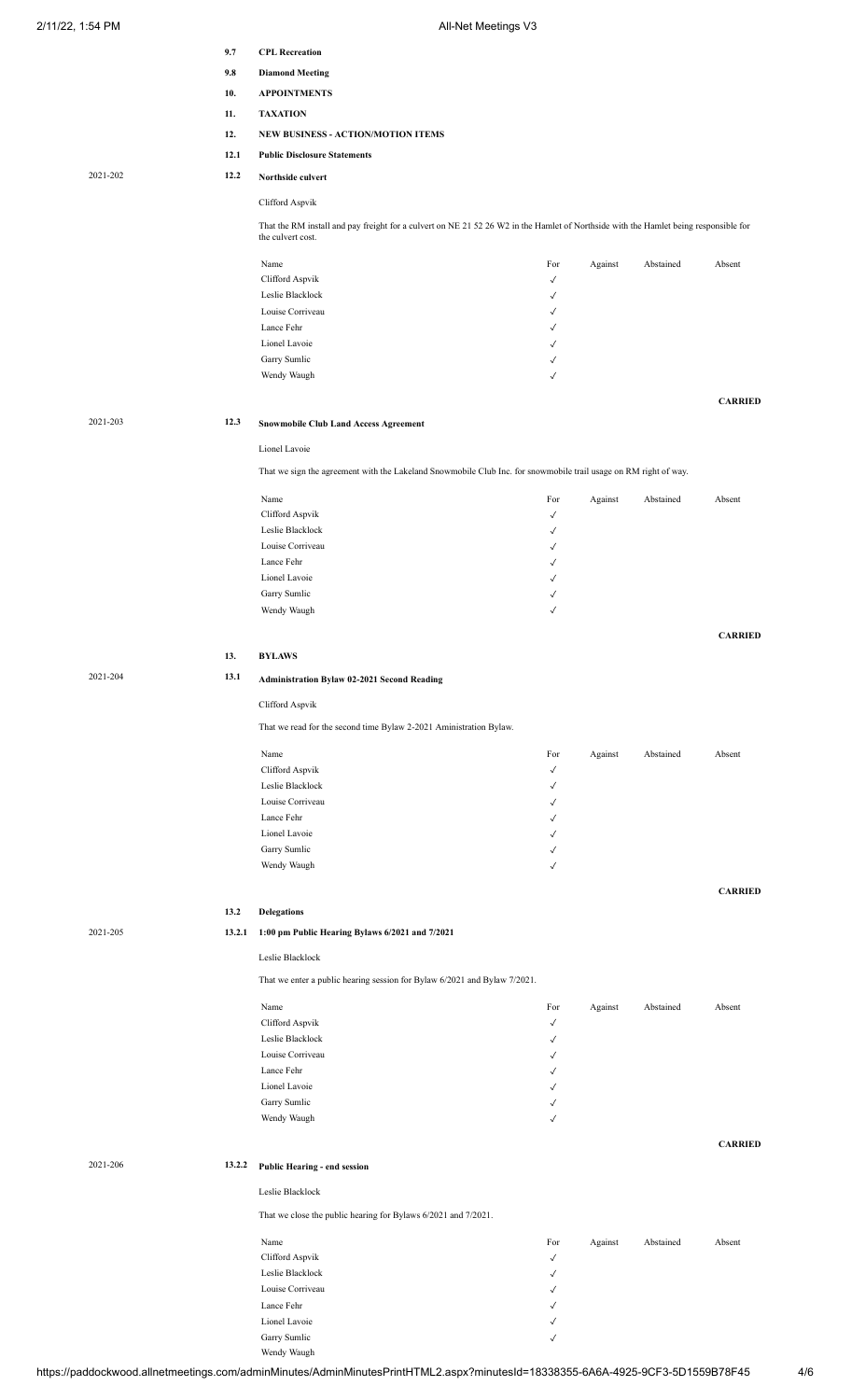✓

**CARRIED**

1:30 pm public hearing closed 1:40 pm Wendy Waugh left the meeting

| 2021-207 | 13.3 | Second Reading Bylaw 6/2021                                                                                                |                              |              |           |                |
|----------|------|----------------------------------------------------------------------------------------------------------------------------|------------------------------|--------------|-----------|----------------|
|          |      | Leslie Blacklock                                                                                                           |                              |              |           |                |
|          |      | That we read for the second time Bylaw 6/2021 Zoning Bylaw amendment.                                                      |                              |              |           |                |
|          |      |                                                                                                                            |                              |              |           |                |
|          |      | Name                                                                                                                       | For                          | Against      | Abstained | Absent         |
|          |      | Clifford Aspvik<br>Leslie Blacklock                                                                                        | $\checkmark$<br>$\checkmark$ |              |           |                |
|          |      | Louise Corriveau                                                                                                           | √                            |              |           |                |
|          |      | Lance Fehr                                                                                                                 | $\checkmark$                 |              |           |                |
|          |      | Lionel Lavoie                                                                                                              | √                            |              |           |                |
|          |      | Garry Sumlic                                                                                                               | √                            |              |           |                |
|          |      | Wendy Waugh                                                                                                                |                              |              |           | $\checkmark$   |
|          |      |                                                                                                                            |                              |              |           | <b>CARRIED</b> |
| 2021-08  | 13.4 |                                                                                                                            |                              |              |           |                |
|          |      | Third Reading Bylaw 6/2021                                                                                                 |                              |              |           |                |
|          |      | Clifford Aspvik                                                                                                            |                              |              |           |                |
|          |      | That we read for the third time Bylaw 6/2021.                                                                              |                              |              |           |                |
|          |      | Name                                                                                                                       | For                          | Against      | Abstained | Absent         |
|          |      | Clifford Aspvik                                                                                                            | $\checkmark$                 |              |           |                |
|          |      | Leslie Blacklock                                                                                                           | $\checkmark$                 |              |           |                |
|          |      | Louise Corriveau                                                                                                           | √                            |              |           |                |
|          |      | Lance Fehr                                                                                                                 | √                            |              |           |                |
|          |      | Lionel Lavoie                                                                                                              | √                            |              |           |                |
|          |      | Garry Sumlic                                                                                                               | $\checkmark$                 |              |           |                |
|          |      | Wendy Waugh                                                                                                                |                              |              |           | $\checkmark$   |
|          |      |                                                                                                                            |                              |              |           | <b>CARRIED</b> |
| 2021-209 | 13.5 |                                                                                                                            |                              |              |           |                |
|          |      | Second Reading Bylaw 7/2021                                                                                                |                              |              |           |                |
|          |      | Leslie Blacklock                                                                                                           |                              |              |           |                |
|          |      | That we read for the second time Bylaw 7/2021 Zoning Bylaw amendment.                                                      |                              |              |           |                |
|          |      | Name                                                                                                                       | For                          | Against      | Abstained | Absent         |
|          |      | Clifford Aspvik                                                                                                            | $\checkmark$                 |              |           |                |
|          |      | Leslie Blacklock                                                                                                           | √                            |              |           |                |
|          |      | Louise Corriveau                                                                                                           | $\checkmark$                 |              |           |                |
|          |      | Lance Fehr                                                                                                                 | $\checkmark$                 |              |           |                |
|          |      | Lionel Lavoie                                                                                                              | $\checkmark$                 |              |           |                |
|          |      | Garry Sumlic                                                                                                               | $\checkmark$                 |              |           |                |
|          |      | Wendy Waugh                                                                                                                |                              | $\checkmark$ |           |                |
|          |      |                                                                                                                            |                              |              |           | <b>CARRIED</b> |
|          | 13.6 | Third Reading Bylaw 7/2021                                                                                                 |                              |              |           |                |
|          |      |                                                                                                                            |                              |              |           |                |
|          |      | Lionel Lavoie                                                                                                              |                              |              |           |                |
|          |      | That we table the third reading of Bylaw 7/2021.                                                                           |                              |              |           |                |
|          |      | Name                                                                                                                       | For                          | Against      | Abstained | Absent         |
|          |      | Clifford Aspvik                                                                                                            | $\checkmark$                 |              |           |                |
|          |      | Leslie Blacklock                                                                                                           | $\checkmark$                 |              |           |                |
|          |      | Louise Corriveau                                                                                                           | $\checkmark$                 |              |           |                |
|          |      | Lance Fehr                                                                                                                 | $\checkmark$                 |              |           |                |
|          |      | Lionel Lavoie                                                                                                              | $\checkmark$<br>$\checkmark$ |              |           |                |
|          |      | Garry Sumlic<br>Wendy Waugh                                                                                                | $\checkmark$                 |              |           |                |
|          |      |                                                                                                                            |                              |              |           |                |
|          |      |                                                                                                                            |                              |              |           | <b>TABLED</b>  |
|          |      | 1:41 pm Lenore Swystun and Dr. Betty Ann Bodnar left the meeting 1:56 pm Wendy Waugh left the meeting                      |                              |              |           |                |
|          |      |                                                                                                                            |                              |              |           |                |
|          | 14.  | <b>CORRESPONDENCE</b>                                                                                                      |                              |              |           |                |
|          | 14.1 | <b>Sakaw Askiy - Draft Forest Operating Plans</b>                                                                          |                              |              |           |                |
|          | 14.2 | <b>SAMA - Certificate of Confirmation</b>                                                                                  |                              |              |           |                |
|          | 14.3 | <b>APAS - Rural Connectivity Report</b>                                                                                    |                              |              |           |                |
|          | 14.4 | <b>AM-SK Asset Management Training</b>                                                                                     |                              |              |           |                |
|          | 14.5 | Sasktel Candle Lake cell tower                                                                                             |                              |              |           |                |
|          | 15.  | <b>OTHER BUSINESS</b>                                                                                                      |                              |              |           |                |
|          |      |                                                                                                                            |                              |              |           |                |
|          | 16.  | <b>COUNCILLOR CONCERNS</b>                                                                                                 |                              |              |           |                |
| 2021-210 | 17.  | <b>NEXT MEETING DATE</b>                                                                                                   |                              |              |           |                |
|          |      | That the next meeting date be set for Wednesday, November 17, 2021 at 9:00 am in Council Chambers at the RM of Paddockwood |                              |              |           |                |
|          |      | Offices.                                                                                                                   |                              |              |           |                |

https://paddockwood.allnetmeetings.com/adminMinutes/AdminMinutesPrintHTML2.aspx?minutesId=18338355-6A6A-4925-9CF3-5D1559B78F45 5/6

Clifford Aspvik  $\hspace{0.1 cm} \checkmark$ 

Name **For** Against Abstained Absent